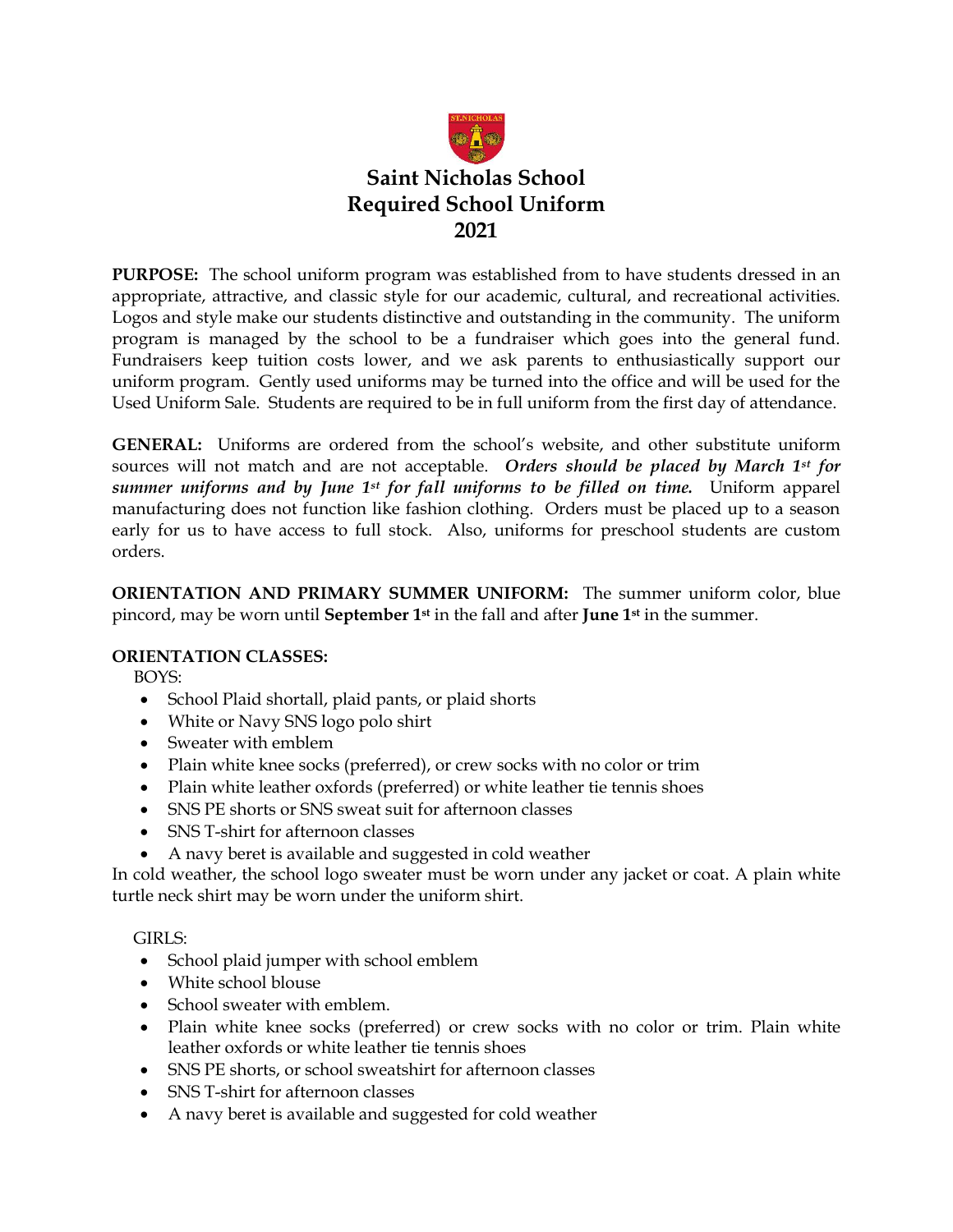In cold weather, the school sweater must be worn under any jacket or coat. A plain white turtle neck may be worn under the uniform shirt and plain white tights may be worn under the uniform dress. Leggings are not acceptable. Shorts should not hang below the dress hem.

# **ORIENTATION SUMMER, BOYS AND GIRLS:**

- Blue pin cord uniform
- White or Navy SNS logo polo shirts
- White leather or canvass tie tennis shoes with plain white crew socks
- SNS PE shorts and SNS T shirts for afternoon classes
- Shorts should not hang below the dress hem.

# **PRIMARY CLASSES:**

BOYS:

- Short plaid pants, long plaid pants, grey shorts, or grey pants with belt
- White SNS Polo shirt
- School sweater with emblem
- Navy knee socks (preferred) or navy crew socks
- Black tie dress shoes
- SNS PE shorts or SNS sweat suit for afternoon classes
- SNS T-shirt for afternoon classes
- White tie tennis shoes for afternoon classes
- A navy beret is available

In cold weather, the school sweater must be worn under any jacket or coat. A plain white turtle neck shirt may be worn under the uniform shirt.

### GIRLS:

- School plaid jumper with school emblem
- School white blouse
- School sweater with emblem
- Plain white knee socks (preferred) or crew socks with no color or trim
- Saddle shoes or black MaryJanes
- SNS PE shorts, or school sweat suit for afternoon classes
- SNS T-shirt for afternoon classes
- White tie tennis shoes for afternoon classes
- A navy beret is available and suggested for cold weather

In cold weather, the school sweater must be worn under any jacket or coat. A plain white turtle neck may be worn under the uniform shirt and plain white tights may be worn under the uniform dress. Leggings are not acceptable. Shorts should not hang below the dress hem.

# **SUMMER, BOYS AND GIRLS:**

- Blue pinstripe shorts for boys
- Uniform shirt with piping, or White SNS Polo shirts
- White tie leather or canvas tennis shoes with white crew socks
- A-line pinstripe jumper or shorts for girls
- SNS PE shorts for afternoon classes
- SNS T-shirt for afternoon classes